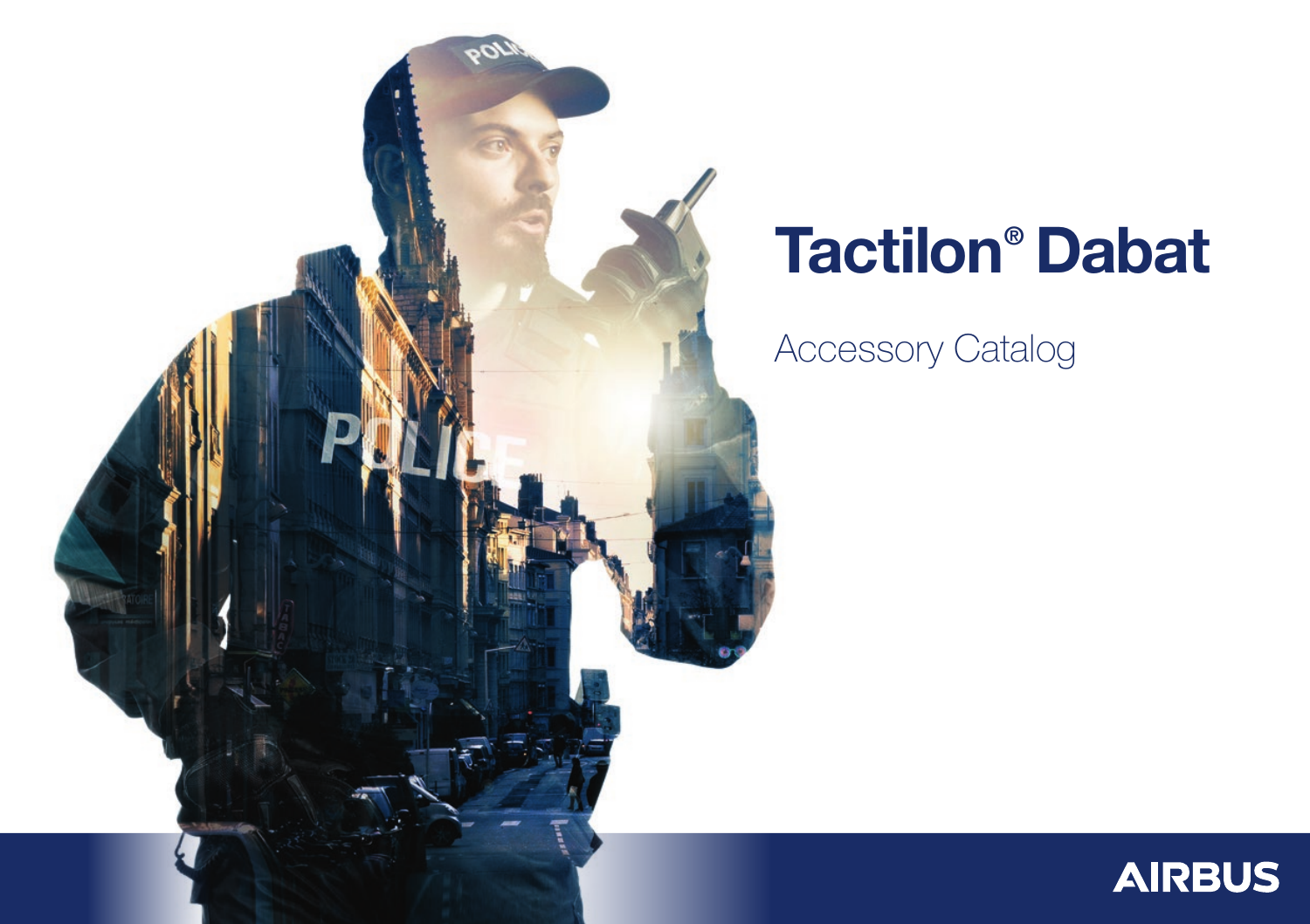#### STANDARD BATTERY 4600MAH FOR DABAT









### 2PCS STD BATTERY 4600MAH FOR DABAT 2 x 4600 mAh battery pack

HC BATTERY 7000MAH FOR DABAT INCLUDING THE BATTERY COVER Single 7000 mAh battery



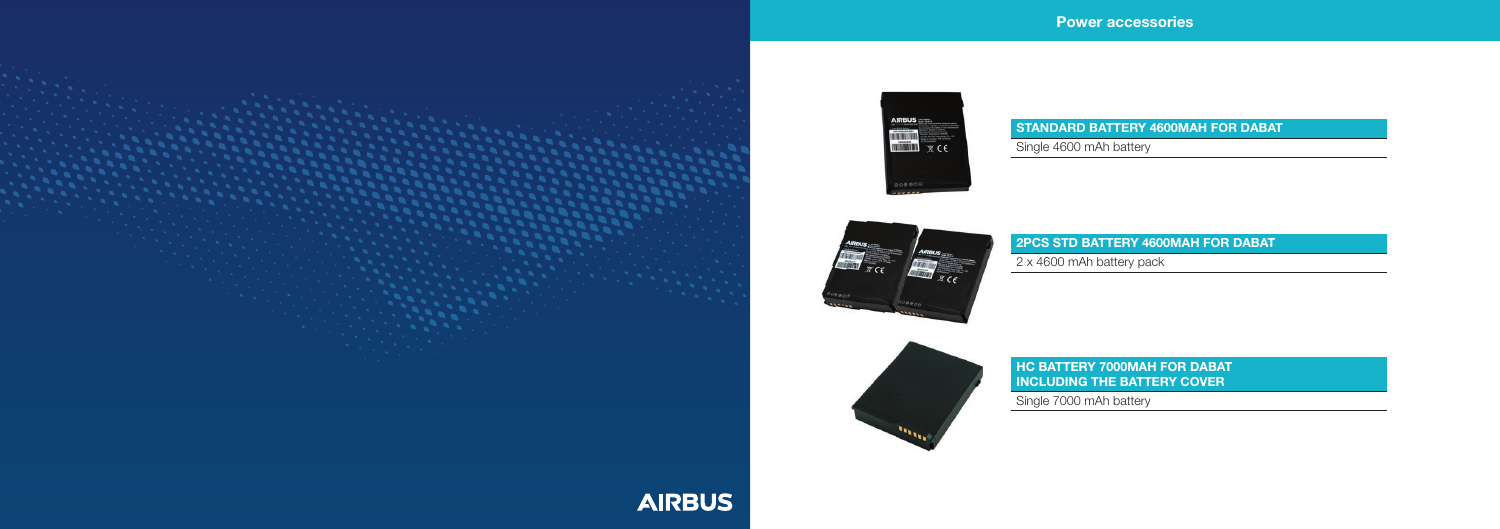



#### KLICK FAST CLIP WITH 60 MM BELT DOCK FOR DABAT

Belt clip for Dabat, 2 pieces: Klick Fast stud for DABAT + DOCK07 60mm belt dock



#### LEATHER CARRYING CASE WITH 60 MM BELT DOCK FOR **DABAT**

### 10 PIECES CARRYING STRAP

Contains 10 pcs of Black Nylon wrist straps

Strap diameter 20cm, bearing weight up to 6kg

Leather & molding fold-up case. Device held in place by a discrete molding. Open sites for easy access to buttons

Click Fast adapter in rear and 60 mm belt dock.

Material - Leather



#### TEXTILE CARRYING CASE WITH 60 MM BELT DOCK FOR DABAT

Nylon & molding fold-up case. Device held in place by a discrete molding. Open sites for easy access to buttons

Click Fast adapter in rear and 60 mm belt dock.

Material – Nylon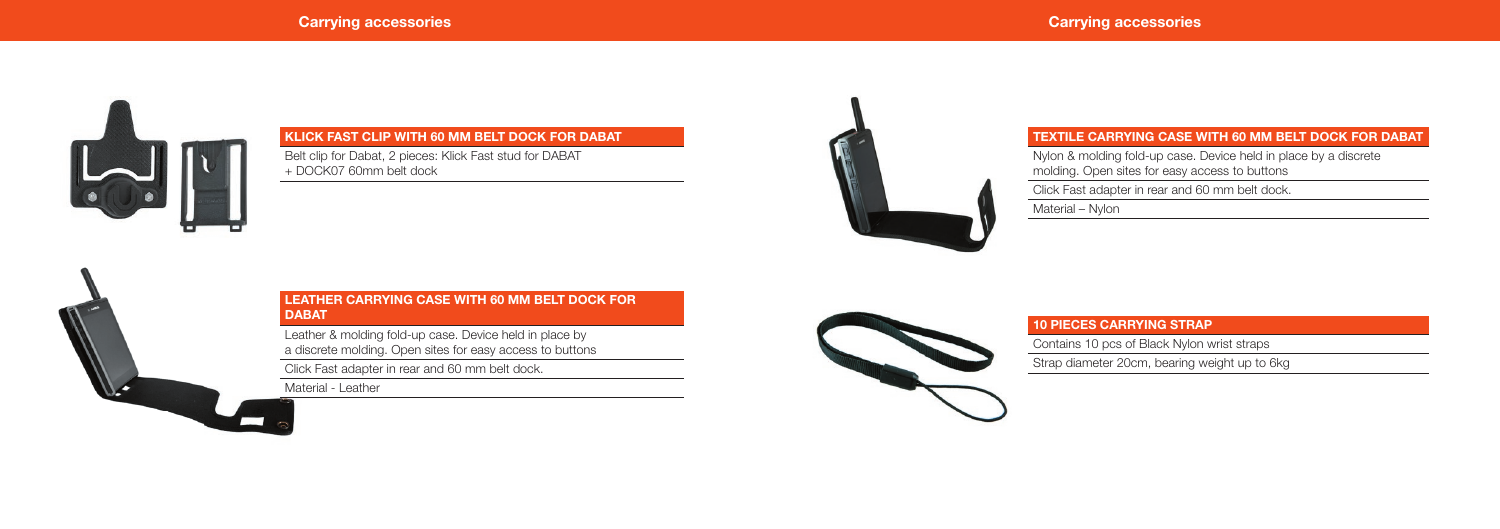

### DESKTOP CHARGER 1+1 FOR DABAT

Charges 1 Tactilon Dabat and one spare battery. Could be used for Dabat programing as well.

Fleet management - extendable for multi chargers kit

USB could be use for programming and fleet management configurations



#### ANTENNA 380-400MHZ 65MM FOR DABAT

Antenna optimized for 380-400 Mhz

#### USB CHARGER AND CABLE - EU, UK, USA

Charger with detachable USB cable and charging pins for EU, UK and USA ANTENNA 380-430MHZ 85MM FOR DABAT Antenna optimized for 380-430 Mhz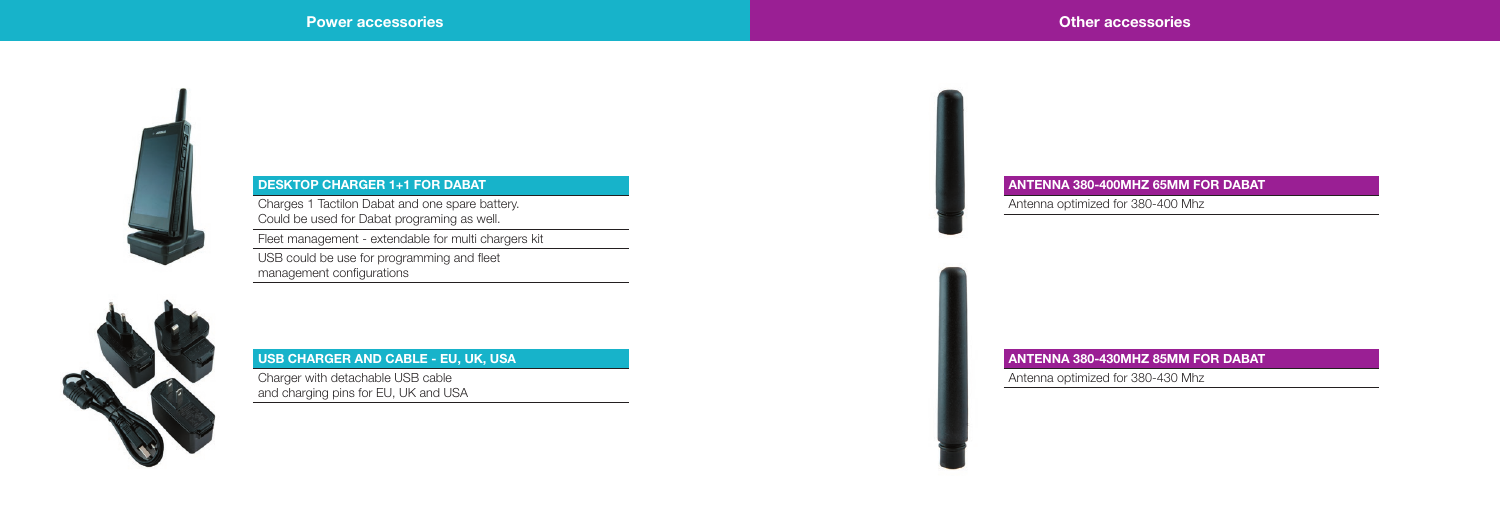

#### 3.5MM PTT AUDIO HEADSET, IN EAR

Audio headset with PTT button with 3.5mm jack, in ear with hanger



#### CAR SOLUTION FOR DABAT

Car kit for Tactilon Dabat, with external TETRA antenna connection and power charging. Easy to insert/ release

Dabat, versatile for in car operations



Dabat support to the vehicle Blutooth audio

Vehicle roof mounted PMR antenna support

USB interface for USB data (no charging)

Separate 5V/2A interface for charging

#### 3.5 MM PTT AUDIO HEADSET, ON EAR

Audio headset with PTT button with 3.5mm jack, on ear with hanger

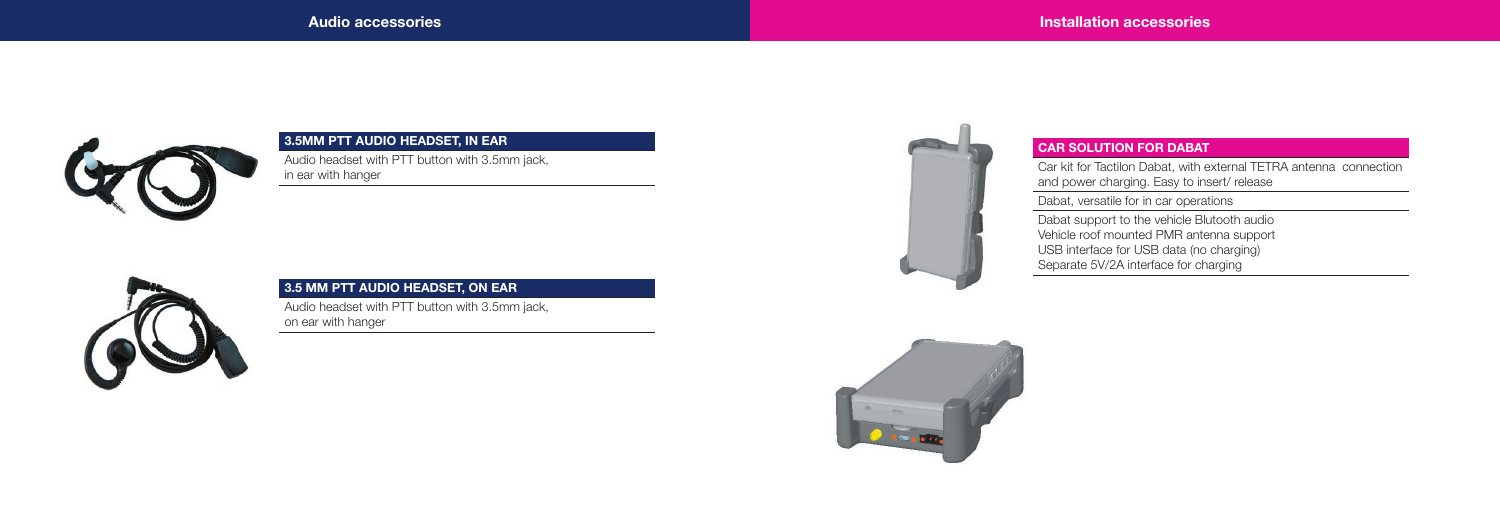

#### AINA WIRELESS PTT VOICE RESPONDER

BT Wireless Remote Speaker Microphone with PTT button



### PLANTRONICS LEGEND BT

BT Audio headset